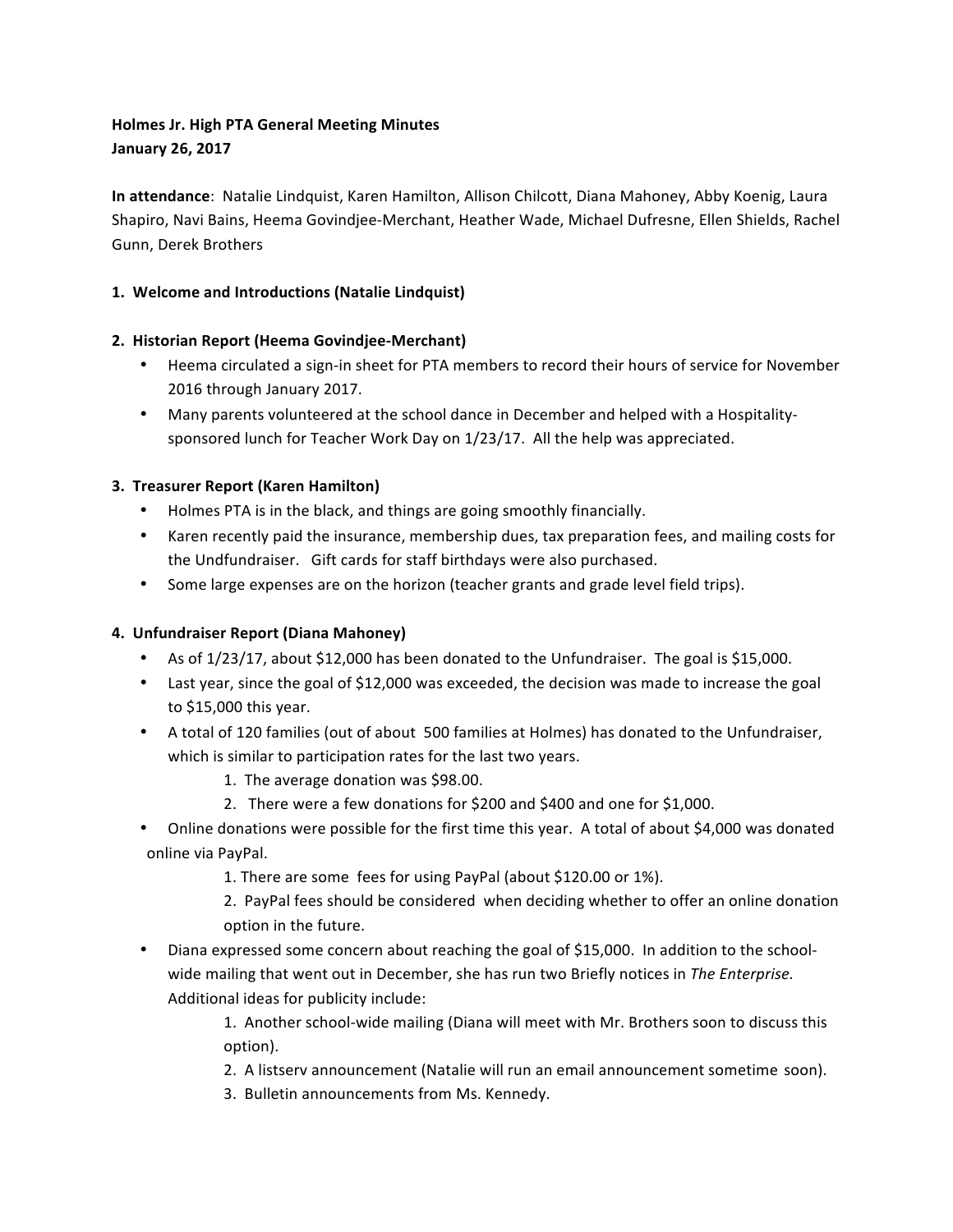- Unfundraiser donations were recorded in PTAEZ for the first time this year. PTAEZ provides a centralized and transparent record of all PTA financial transactions.
- The cost of the grade level field trips last year was \$12,000. Costs could change this year (the exact cost of all field trips will not be known until closer to the field trip dates). Any surplus funds collected will be used to fund the new Maker Space and/or additional technology software.
- **5. Approval of October Minutes (Abby Koenig)** -- Minutes were approved with no changes.

## **6. Leadership Report (Mike Dufresne)**

- Leadership recently coordinated a large sock drive for Davis Community Meals. They walked from Holmes to deliver the socks and then received a tour of the shelter, a very meaningful experience for students.
- Leadership will be performing a variety of dances at the Valentine's Day Rally.
- Mr. Dufresne is currently working on his administrative credential, and his project for his credential is the Holmes 50th Anniversary celebration, which is on April 27 from 6-8 pm. Bob Dunning will serve as the emcee, and plans for the celebration include:

1. A display case with Holmes memorabilia. Mr. Dufresne would appreciate help reaching out to the community to collect memorabilia.

2. A 50th anniversary Time Capsule. Input from the PTA about what to include is welcome.

3. Food Trucks, ideally from businesses whose owners have kids who have attended Holmes.

- 4. Performances by the orchestra, band and Holmes Got Talent winners.
- 5. A display of students' renderings of "What Patriots Are."
- Mr. Dufresne would love a committee from the PTA to help with this event. He would also appreciate it if the PTA could send a school-wide email asking for volunteers. He would love the whole community to be involved in this event.
- 9th grade WEB leaders are reaching out to the 7th graders (teachers are having some difficulty with some 7th grade classes). Outreach efforts include notes on all 7th graders lockers and discussions during PE about their goals and what it takes to be successful at Holmes.

#### **7. Auditor Report (Laura Shapiro)**

Laura has not yet been able to start the report. An update will be forthcoming.

#### **8. Teacher Report (Heather Wade)**

• Holmes Wrestling, in its second year, has really grown and has been very successful. The team is entering the YCAL tournament undefeated and has a couple of students who have qualified for the Tournament of Champions. Many students who have never participated in team sports at Holmes are part of the wrestling program. Many thanks to the PTA for their help getting the program started.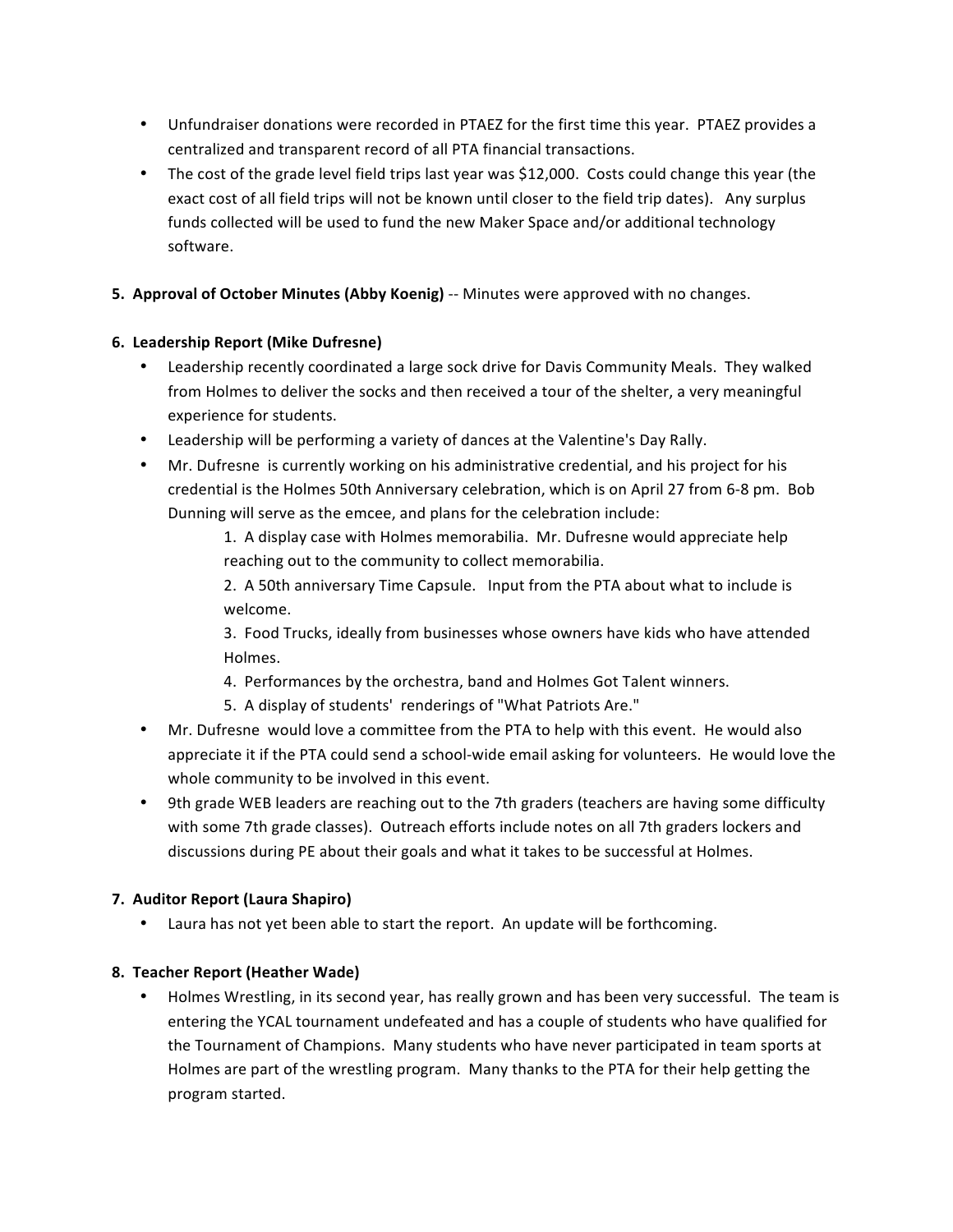- Thank you from the teachers for the lunch on 1/23!
- Holmes teachers continue to work hard and juggle many different responsibilities.

## **9. Counselor Report (Ellen Shields)**

- The first week of the new semester was very busy with lots of schedule changes.
- Four new students have started at Holmes. Teachers have been very accommodating.
- Course planning for next year has begun.
- On 2/20, there will be presentations for 9th graders about DHS and Da Vinci High School.
- Sometime between 2/20 and 3/14, there will be presentations for the 8th graders about 9th grade, for the 7th graders about 8th grade, and for 6th graders at NDE and Birch Lane about 7th grade.
- Tyler Durman, an inspirational speaker that Leadership students heard at a training last fall and raved about, will be speaking to 7th graders on 2/3. Tyler will also be speaking to parents on 2/3 at Brunelle from 6:30 to 7:45pm (the event is free and open to the public). All three junior highs chipped in funds to cover the cost of the evening event.
- There will be a Holmes Student Advocate training on 2/9 (72 students will be participating). Holmes Student Advocates is an anti-bullying program that teaches students strategies for handling mistreatment among peers and friends. Newly participating 7th and 8th grade students will be incorporated into the training as well to allow teachers the chance to get to know them. Thank you to the PTA for funding training (and food!) for HSA.

## 10. Administrative Report (Derek Brothers)

- Mr. Brothers thanked the PTA for its recent department grants. Updates about what the grants have funded for will be forthcoming.
- Preparations for the 2017-2018 year have begun. Several staff will be retiring next year, a trend which is likely to continue given the long tenure of many current Holmes teachers and staff.
- Mr. Brothers recently attended a wrestling meet and appreciates that Holmes has stuck to its no-cuts commitment even though it is competing in a league in which other teams make cuts. A large percentage of kids participate in team sports at Holmes (Track is one of the largest teams). Extra funds have been allocated to help cover the cost of additional coaches given the high levels of participation.
- Holmes is essentially at capacity as far as its student body/teaching FTEs. The student body started at 750 and is currently at 756. Four additional new students are also requesting placement at Holmes.
- How the Cannery will impact Holmes enrollment in the future is a source of some concern. With the current FTEs, Holmes is essentially at its limit. Mr. Brothers is hoping to get more FTEs since there is physical space at Holmes to add more students.
- All Davis Junior Highs are impacted.
- Flu season is in full swing. Mr. Brothers reminded parents that it is important to keep students home when they're sick. Mr. Brothers assured parents that missing school for a few days for illness is not insurmountable and that teachers will work with students who have missed school.